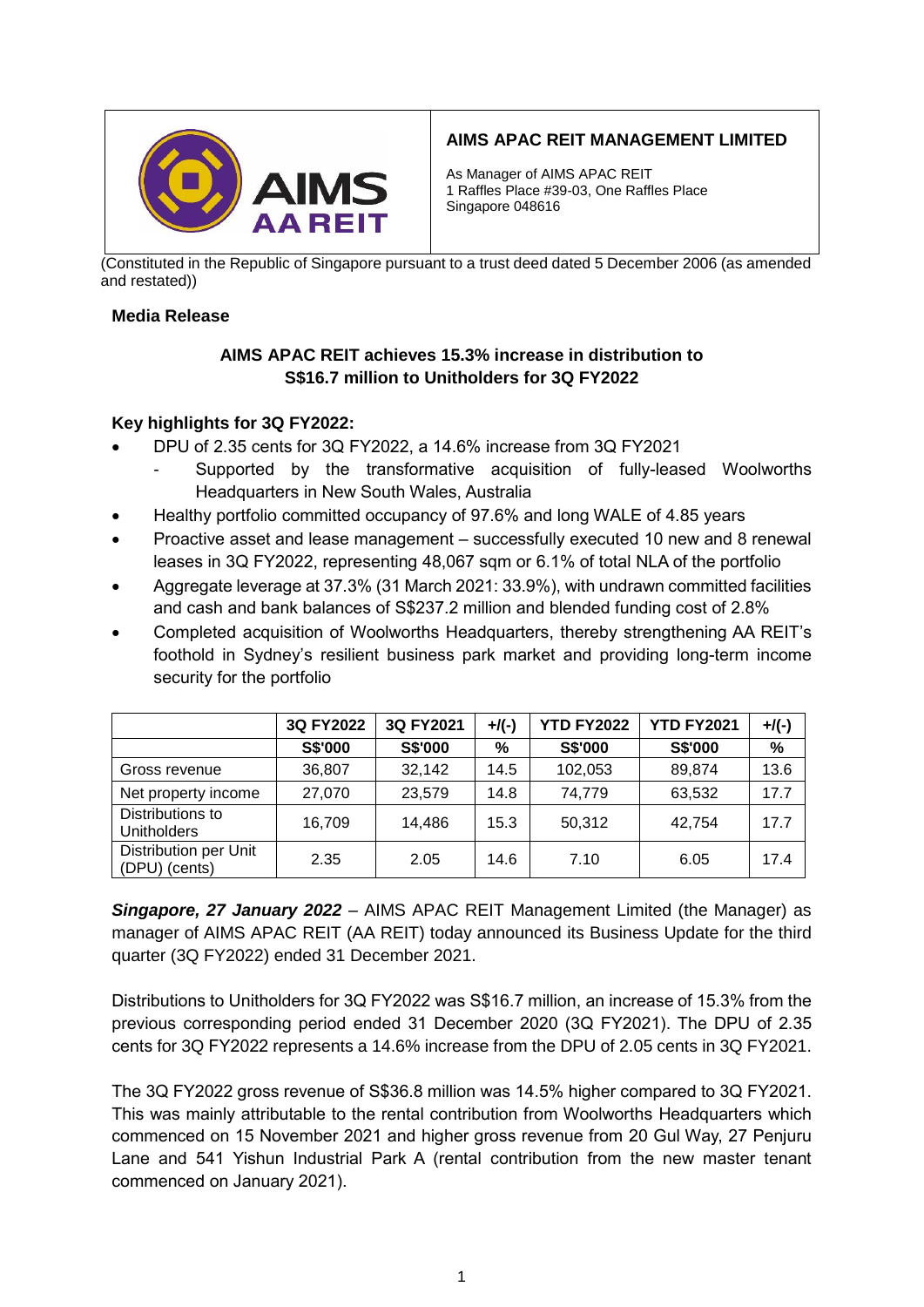For the nine months ended 31 December 2021 (9M FY2022), distributions to Unitholders was S\$50.3 million, an increase of 17.7% from the previous corresponding period ended 31 December 2020 (9M FY2021). The DPU of 7.10 cents for 9M FY2022 represents a 17.4% increase from the DPU of 6.05 cents in 9M FY2021.

Commenting on AA REIT's 3Q FY2022 performance, the Manager's CEO, Mr Russell Ng, said, "AA REIT continued to deliver a strong set of results, on the back of the gradual global economic recovery from COVID-19 and the resilient industrial market. The portfolio maintained a high occupancy rate of 97.6%, above JTC's industry average for 3Q 2021 of 90.1%, and recorded a positive rental reversion of 0.2%. In addition, our quality portfolio was strengthened by the addition of Woolworths Headquarters this quarter, which is anchored by Woolworths Group for 10 years. Looking ahead, we will continue to seek out similar opportunities and focus on delivering greater value for our Unitholders."

The Manager's Chairman, Mr George Wang, added, "We remain firmly focused on executing our strategy of seeking strategic investments, active asset and leasing management, prudent capital and risk management, as well as capital and business partnerships to generate attractive long-term total returns. Following the transformative acquisition of the Woolworths Headquarters, we will continue to pursue opportunities in our key markets of Singapore and Australia that are a strategic fit to our current portfolio, and provide stable growing income for Unitholders."

# **Portfolio Update**

In 3Q FY2022, the Manager successfully executed 10 new and 8 renewal leases representing 48,067 sqm or 6.1% of total net lettable area (NLA). The healthy committed occupancy is expected to be sustained, as strong demand for logistics and warehouse facilities continue to be underpinned by the resilient e-commerce and logistics sectors. As at 31 December 2021, AA REIT's portfolio occupancy stood at 97.6%, while weighted average lease expiry (WALE) stood at 4.85 years.

On 15 November 2021, AA REIT announced that it had completed the acquisition of Woolworths Headquarters for a purchase consideration of A\$463.25 million (approximately  $S$454.0$  million<sup>1</sup>).

# **Capital Management**

The Manager continues to adopt a disciplined approach to capital management.

As at 31 December 2021, AA REIT's aggregate leverage was 37.3%, well within the aggregate leverage limit of 50% set by the Monetary Authority of Singapore. Together with AA REIT's undrawn committed facilities and cash and bank balances of S\$237.2 million, AA REIT has the financial flexibility to pursue new acquisition opportunities and asset enhancement initiatives as and when they arise. AA REIT's adjusted interest coverage ratio of 3.3 times is

 $\overline{a}$ *<sup>1</sup> Using an illustrative exchange rate of A\$1.00 : S\$0.98.*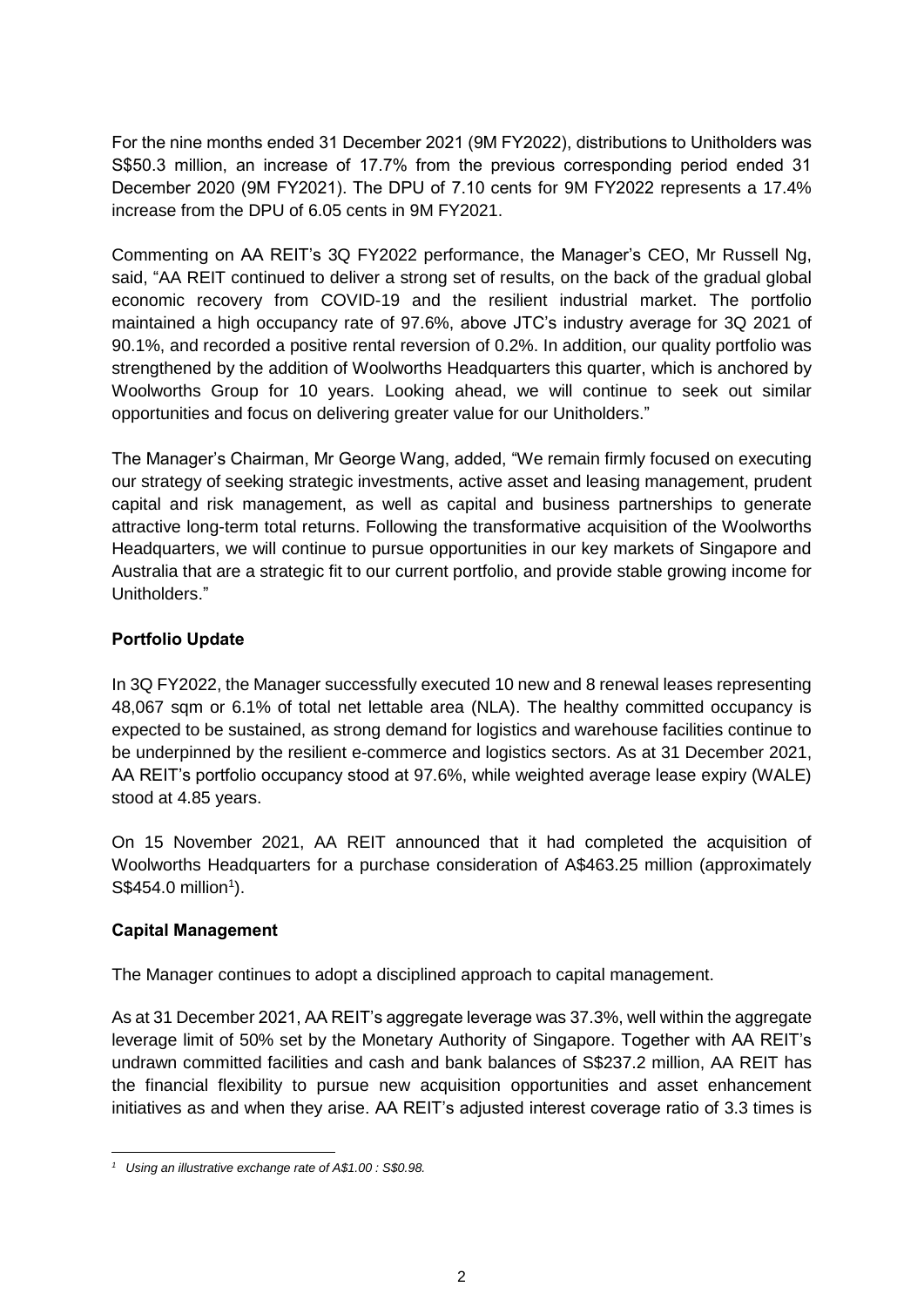also well above the minimum requirement of 2.5 times<sup>2</sup>. The Manager continues to monitor AA REIT's cash flow position and remains focused on maintaining adequate liquidity.

AA REIT's overall blended funding cost of 2.8% for 3Q FY2022 is lower compared to the 3.0% for 3Q FY2021 mainly due to lower overall cost of funding.

# **Outlook**

The global economic recovery is continuing, even as the pandemic resurges, with the rapid spread of Delta and Omicron variants increasing uncertainty. The International Monetary Fund has retained its global growth forecast for 2022 at 4.9%.

On 3 January 2022, the Ministry of Trade and Industry (MTI) announced that Singapore's economy grew by 7.2% for the whole of 2021, rebounding from the 5.4% contraction in 2020. The Singapore economy grew by 5.9% on a year-on-year basis in the fourth quarter of 2021. Barring the materialisation of downside risks, the Singapore economy is expected to grow by "3.0% to 5.0%" in 2022.

Based on JTC Corporation's market report for 3Q 2021 released on 28 October 2021, the occupancy rate for the overall industrial property market remained unchanged from the previous quarter at 90.1% as delays in completion continue to persist. In line with the broad recovery of the economy, rentals and prices of industrial space have continued to rebound.

The Australian economy is recovering from the setback caused by the Delta outbreak with high rates of vaccination and substantial policy support underpinning this recovery. At the most recent December meeting, the Reserve Bank of Australia (RBA) announced that it is maintaining the target cash rate of 10 basis points until actual inflation is sustainably within the target range.

The broad recovery in the Singapore and Australia economies has provided support for the industrial sector. Furthermore, factors such as rising rentals and prices of industrial space underpinned by the manufacturing sector and business park demand driven by office decentralisation have continued to reinforce the resilience of the industrial sector.

Overall, including Woolworths Headquarters, AA REIT's robust portfolio consists of 29 properties in Singapore and Australia, backed by 198 tenants across its multi-tenanted and master leased properties and diversified over a broad range of business industries.

Amidst the current macroeconomic environment, the Manager will continue to proactively manage its portfolio to deliver sustainable distributions and create long-term value for Unitholders.

# **Distribution and Record Date**

 $\overline{a}$ *<sup>2</sup> The Monetary Authority of Singapore has deferred the new 2.5 times adjusted interest coverage ratio (Adjusted ICR) requirement to 1 January 2022 in light of the current COVID-19 pandemic situation. For the purpose of the computation, interest expense excluded borrowing costs on lease liabilities and the interest expense for Adjusted ICR further included the amount reserved for distribution to Perpetual Securities holders.*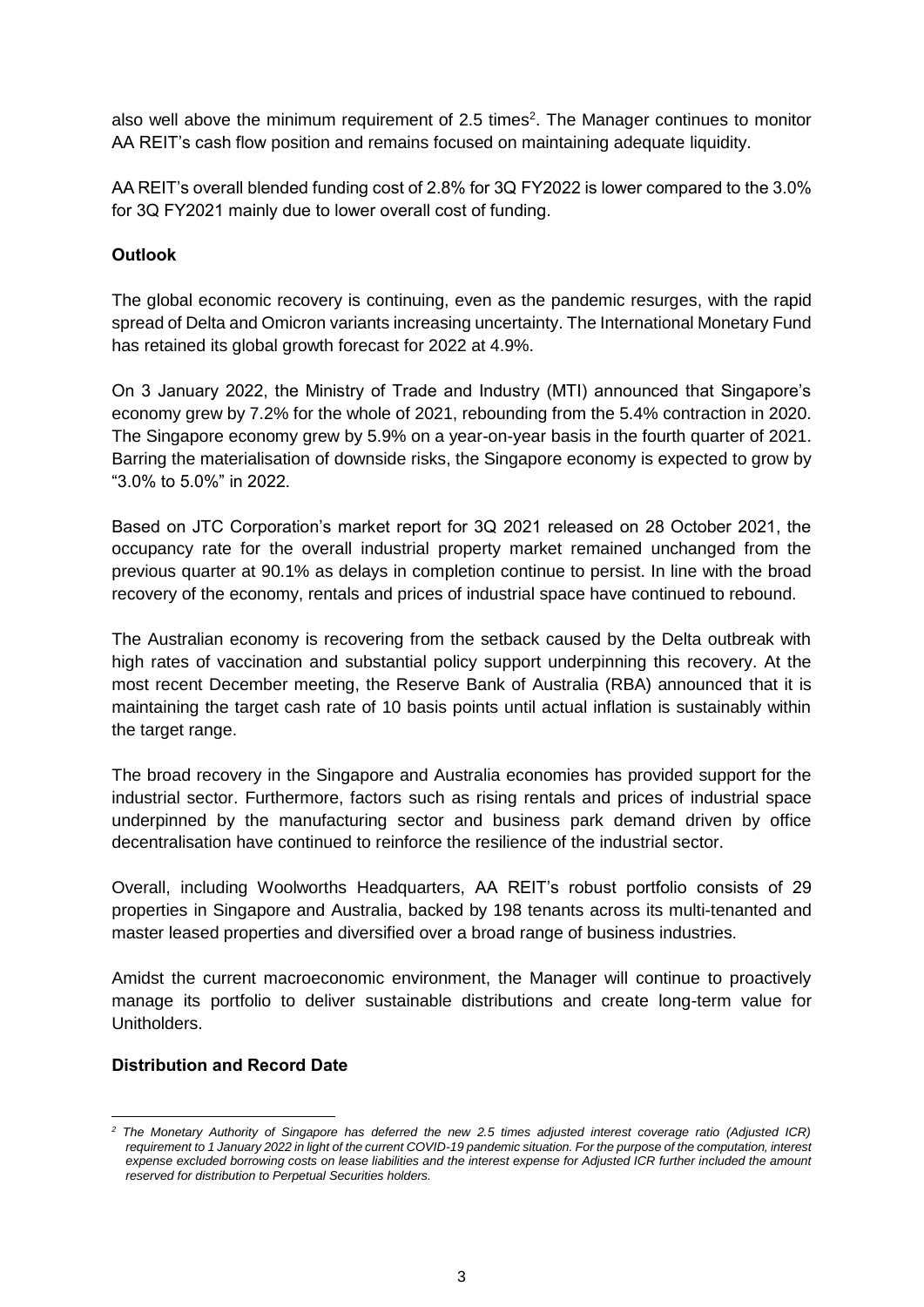| <b>Distribution</b>      | For 1 October 2021 to 31 December 2021 |                     |  |  |  |
|--------------------------|----------------------------------------|---------------------|--|--|--|
| <b>Distribution Type</b> | (a) Taxable Income                     |                     |  |  |  |
|                          | (b) Tax-Exempt Income                  |                     |  |  |  |
|                          | (c) Capital Distribution <sup>3</sup>  |                     |  |  |  |
| <b>Distribution Rate</b> | (a) Taxable Income Distribution        | 1.74 cents per Unit |  |  |  |
|                          | (b) Tax-Exempt Income distribution     | 0.18 cents per Unit |  |  |  |
|                          | (c) Capital Distribution <sup>3</sup>  | 0.43 cents per Unit |  |  |  |
|                          |                                        | 2.35 cents per Unit |  |  |  |
| <b>Record Date</b>       | 10 February 2022                       |                     |  |  |  |
| <b>Payment Date</b>      | 25 March 2022                          |                     |  |  |  |

#### **For enquiries, kindly contact:**

#### **Media contact:**

 $\overline{a}$ 

Dolores Phua / Valencia Wong / Timothy Tham Citigate Dewe Rogerson Tel: +65 6534 5122 Email: [AAREIT@citigatedewerogerson.com](mailto:AAREIT@citigatedewerogerson.com)

### **Investor contact:**

Russell Ng / Terence Lim AIMS APAC REIT Management Limited Tel: + 65 6309 1063 Email: [investorrelations@aimsapac.com](mailto:investorrelations@aimsapac.com)

*<sup>3</sup> This relates to the tax deferred component arising from the distributions remitted from the Group's investments in Australia.*